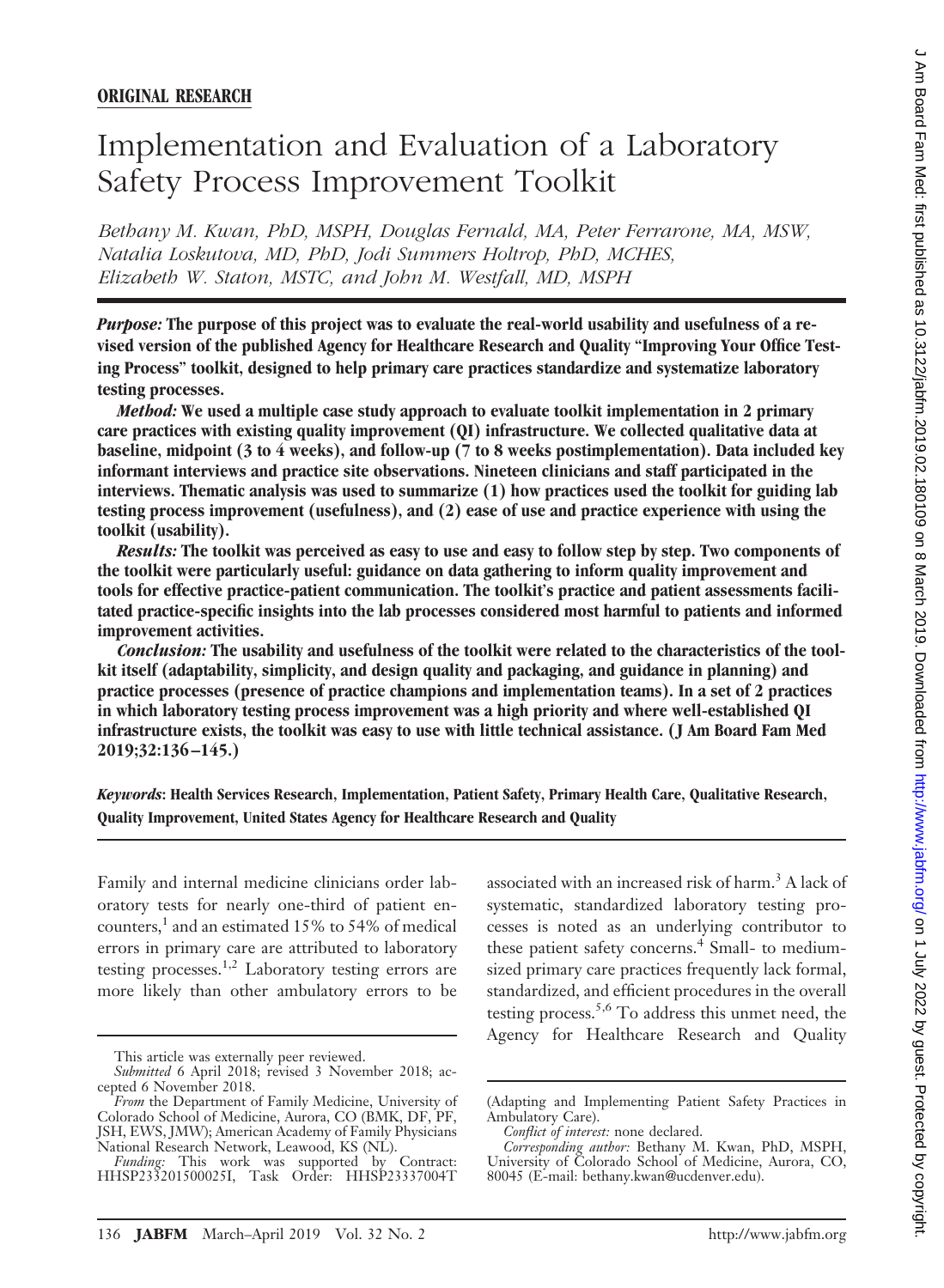#### **Table 1. Contents of the Agency for Healthcare Research and Quality's "Improving Your Laboratory Testing Process" Toolkit\***

|                                     | Description                                                                                                               |
|-------------------------------------|---------------------------------------------------------------------------------------------------------------------------|
| Introduction                        | Describes purpose of the toolkit and overview of its use                                                                  |
| The Improvement Process             | Depicts example of the discrete steps in a lab testing process                                                            |
| <b>ASSESS</b>                       | Provides overview of assessments to guide focus and scope of improvement<br>effort from practice and patient perspectives |
| Assess Your Testing Process         |                                                                                                                           |
| Assess Office Readiness             |                                                                                                                           |
| Assess the Patient Experience       |                                                                                                                           |
| Assess Your Documentation           |                                                                                                                           |
| <b>PLAN</b>                         | Provides guidance on planning for improvements                                                                            |
| Plan for Improvements               |                                                                                                                           |
| <b>IMPLEMENT</b>                    | Provides guidance on implementing changes                                                                                 |
| Get Ready and Implement Your Change |                                                                                                                           |
| <b>RE-ASSESS</b>                    | Guides interpretation of effects of changes                                                                               |
| Reassess: Did We Improve?           |                                                                                                                           |
| <b>APPENDICES</b>                   | Additional tools for assessment and communication                                                                         |
| The Patient Handout                 |                                                                                                                           |
| Electronic Health Record Evaluation |                                                                                                                           |
|                                     |                                                                                                                           |

\*The final version of the AHRQ toolkit can be found here: [https://www.ahrq.gov/professionals/quality-patient-safety/hais/tools/](https://www.ahrq.gov/professionals/quality-patient-safety/hais/tools/ambulatory-care/labtesting-toolkit.html) [ambulatory-care/labtesting-toolkit.html.](https://www.ahrq.gov/professionals/quality-patient-safety/hais/tools/ambulatory-care/labtesting-toolkit.html)

(AHRQ) "Improving Your Office Testing Process" toolkit (henceforth, "the toolkit") was developed to be a comprehensive, evidence-based set of quality improvement tools for practices to standardize and systematize lab testing processes known to improve patient safety.<sup>7</sup>

The toolkit, developed by Eder and colleagues,<sup>7</sup> consists of instructions to help practices (1) assess patient safety processes in need of improvement and (2) plan, implement, and evaluate changes in workflows, roles, documentation, and patient communication materials. Before the pilot study described in this article, we engaged stakeholders (clinicians, lab staff, patients, and the toolkit creators) in improving the original version of the toolkit. Key modifications included both the look and feel of the toolkit (eg, parallel construction and page format across sections and consistent terminology) and framing of the content (eg, explain the purpose of each step in the toolkit to facilitate selection of relevant components).<sup>8</sup> The need remained to examine the extent to which the revised toolkit (Table 1) was practical and feasible for use in realworld primary care settings and suitable for widespread implementation and dissemination.<sup>5</sup> The objective of this article is to report the evaluation results from a pilot implementation of the revised toolkit.

The evaluation questions were (1) to what extent is the revised toolkit easy to use in real-world primary care settings? Specifically, what were practice experiences with implementation of the toolkit, including barriers and facilitators to its use? and (2) to what extent was the toolkit useful for guiding lab testing process improvements? What changes, if any, to lab testing processes were made based on toolkit guidance?

# **Methods**

# *Design Overview and Framework*

The toolkit implementation evaluation design was a multiple case study approach, suitable for understanding phenomenon in "real-life context."9 Two practices pilot tested the use of the revised toolkit with minimal to no assistance from the evaluators. The evaluation framework was the Technology Acceptance Model (TAM).<sup>10</sup> According to the TAM, perceived ease of use (usability) and perceived usefulness of a system are the key drivers of attitudes, intentions, and actual use of a system. TAM constructs and definitions informed the qualitative interview guide topics (described below). The toolkit primarily provides guidance on the quality improvement (QI) process as it applies to a practice's laboratory testing process. The term toolkit imple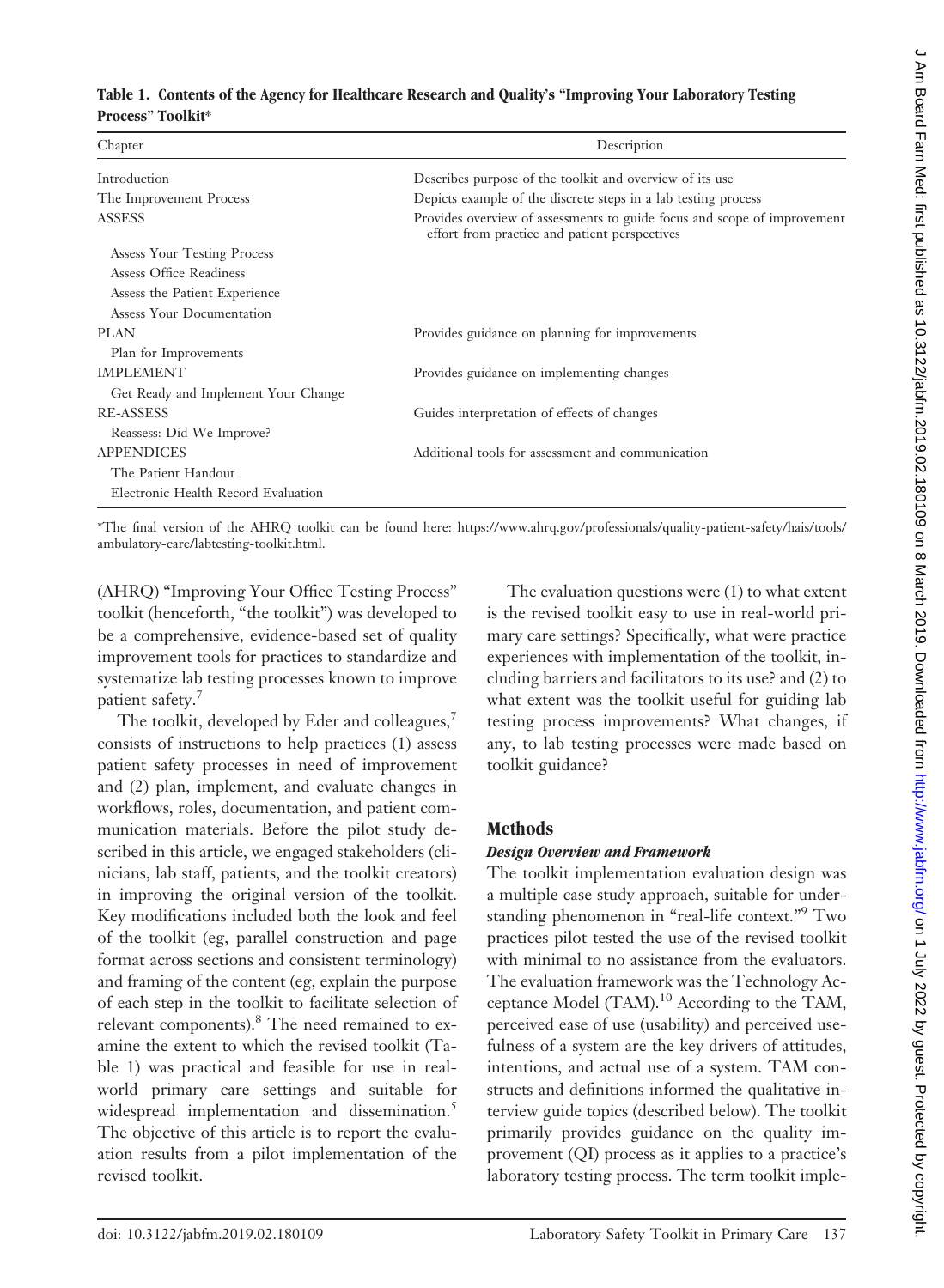mentation refers to how practices followed the toolkit's steps and tools to prioritize, plan, and act on planned lab testing process changes.

#### *Setting and Participants*

Two primary care practices participated between April and August, 2017, 1 from each of 2 practicebased research networks (PBRNs): the Building InvestiGative practices for better Health Outcomes Research Network and the American Academy of Family Physicians (AAFP) National Research Network. The practice eligibility criteria were primary care specialty (internal or family medicine), more than 4 clinicians, ability to prioritize participation during the project period, and interest in improving laboratory testing processes. Recruitment began with an email to PBRN member practices inviting them to contact the project staff. Twenty-one practices expressed interest in participating following email communications from PBRN staff with brief project descriptions, and 2 were selected based on eligibility and ability to prioritize the project during the required timeline. These practices included a large  $(>10$  clinicians) family medicine (FM) residency practice and a medium size (5 to 10 clinicians) general internal medicine (GIM) practice. Each practice identified a primary practice contact and convened an implementation team consisting of 4 to 5 practice personnel (clinicians, practice managers, and laboratory and medical support staff). Practices received \$2,500 for their participation.

# *Procedures*

Table 2 summarizes the evaluation events, data collection schedule, participants, and duration of each activity at each practice. The evaluation team included a health services researcher (BK), a qualitative researcher (DF), and a research assistant (PF), with input from an interdisciplinary group of researchers and clinicians.

# *Instruments and Evaluation Procedures*

We developed baseline, midpoint, and follow-up semistructured interview guides to evaluate toolkit usability and usefulness based on the TAM. Baseline interview guide topics included motivation to participate, priorities for improvement, anticipated barriers to toolkit implementation, current lab testing process steps, and current QI activities. Midpoint and follow-up topics included overall experi-

ences with improving lab testing processes using the toolkit; changes made to lab testing practices (toolkit usefulness); toolkit elements found to be helpful/not helpful, easy/difficult to read, understand, and follow; efficient/inefficient; feasible to use without external resources and adaptations (usability); and suggested toolkit changes.

A practice representative completed a practice characteristics survey. Following the initial site visit and without assistance from the evaluation team, practices used the toolkit in any way they chose (ie, in any order, using or not using any components, and changing components) to guide process improvement of a self-identified laboratory testing concern. One exception is that the evaluation team provided each practice with a current state process map, within 2 weeks of the baseline site visit. The evaluation team conducted a half-day follow-up site visit. On discovering process changes were planned but had not yet occurred at follow-up, the evaluation team followed up with the practice contact again 1 month later to assess progress toward implementing planned changes. Key informant interviews were conducted by experienced qualitative researchers (BK and  $DF$ ).<sup>11</sup> Interviews were recorded and professionally transcribed verbatim.

This protocol was approved as exempt by the Colorado Multiple Institutional Review Board and the AAFP institutional review board.

# *Analysis*

Evaluators maintained detailed notes in the semistructured interview guide template during all interviews, discussed high-level themes immediately following interviews, and prepared joint memo forms documenting themes and observations. Using a case-based matrix approach, 1 team member (PF) organized notes into relevant sections of a matrix.12 Evaluators reviewed the content of the matrix and then met to confirm that laboratory testing process descriptions were accurate and to identify toolkit usability and usefulness themes within and across dimensions of the matrix (ie, where practices reported similar vs different experiences) using a cross-case synthesis method.<sup>13</sup> Audio recordings and transcripts were used to verify accuracy and to select quotations to contextualize key themes. After preparing practice descriptions and summaries of identified themes, the practices reviewed the findings to ensure conclusions were consistent with their experience.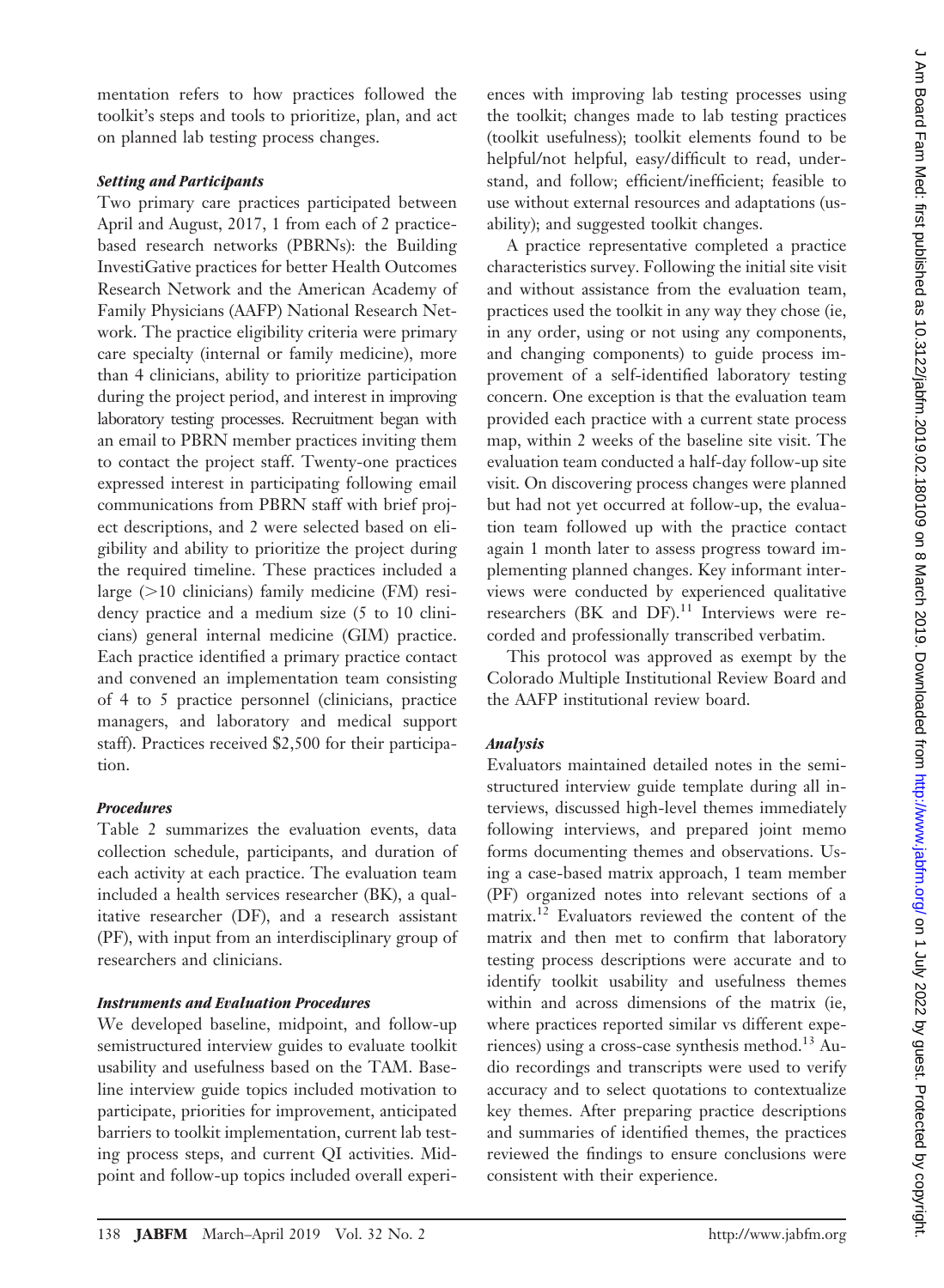| Care Practices                                  |                                                               |                                                         |                    | www.community.community.community.community.community.community.community.community.community.community.communi |                                                             |
|-------------------------------------------------|---------------------------------------------------------------|---------------------------------------------------------|--------------------|-----------------------------------------------------------------------------------------------------------------|-------------------------------------------------------------|
| Timing                                          | Event                                                         | Materials                                               | Duration           | Practice 1 Participants                                                                                         | Practice 2 Participants                                     |
| 4 to 5 weeks prior to start of<br>pilot testing | Introductory phone call                                       | Practice participation<br>information and<br>agreements | $1\,$ hour         | Clinic manager                                                                                                  | Clinician champion                                          |
| Week 1 of implementation                        | Baseline Site Visit.                                          | Interview guides<br>Toolkit<br>Agenda                   | 4 hours total      |                                                                                                                 |                                                             |
|                                                 | Toolkit orientation and project<br>expectations               | Toolkit                                                 | 30 minutes         | 1 Clinic manager                                                                                                | Project lead clinician                                      |
|                                                 |                                                               |                                                         |                    | 2 physicians, 1 physician assistant (PA),<br>receptionists, 1 care coordinator<br>3 medical assistants (MAs), 2 | 4 resident physicians                                       |
|                                                 |                                                               |                                                         |                    |                                                                                                                 | 1 practice manager<br>I clinic manager<br>$2\,$ lab staff   |
|                                                 | Group interviews with practice toolkit<br>implementation team | Baseline interview<br>guide                             | $1.5$ to $2$ hours | 1 Clinic manager                                                                                                | Clinician champion                                          |
|                                                 |                                                               |                                                         |                    | 1 physician<br>3 MAs                                                                                            | 2 resident physicians<br>$1$ lab staff                      |
|                                                 | Lab process observation and mapping                           | Process observation<br>guide                            | 1.5 hours          | 1 physician                                                                                                     | Clinician champion                                          |
|                                                 |                                                               |                                                         |                    | 3 MAs                                                                                                           | $2$ lab staff                                               |
| 2 weeks into implementation                     | Early implementation check-in call                            | None                                                    | 30 minutes         | Clinic manager                                                                                                  | Clinician champion                                          |
| 4 weeks into implementation                     | Mid-point interviews                                          | Mid-point interview<br>guide                            | $1\,$ hour         | Clinic manager                                                                                                  | Clinician champion                                          |
| 7 to 8 weeks post- baseline                     | Follow-up site visit                                          | Interview guide<br>Agenda.                              | $4$ hours          |                                                                                                                 |                                                             |
|                                                 | Group and individual interviews                               | Follow-up interview<br>guide                            | $2\,$ hours        | Clinic manager                                                                                                  | Clinician champion                                          |
|                                                 |                                                               |                                                         |                    | 3 MAs                                                                                                           | 2 resident physicians<br>2 MAs                              |
|                                                 | Process map revisions                                         | Baseline process map                                    | 1.5 hours          | Clinic manager<br>3 MAs                                                                                         | 1 resident physician<br>Clinician champion<br>$1$ lab staff |
|                                                 |                                                               |                                                         |                    |                                                                                                                 | 1 lab manager                                               |
| 12 weeks post-baseline                          | Follow-up phone call                                          | Follow-up interview<br>guide                            | 30 minutes         | Clinic manager                                                                                                  | Clinician champion                                          |

Table 2. Implementation and Data Collection Events. Timing. Participants, and Length of Interactions between Research Staff and Clinicians and Staff of Two Primary Table 2. Implementation and Data Collection Events, Timing, Participants, and Length of Interactions between Research Staff and Clinicians and Staff of Two Primary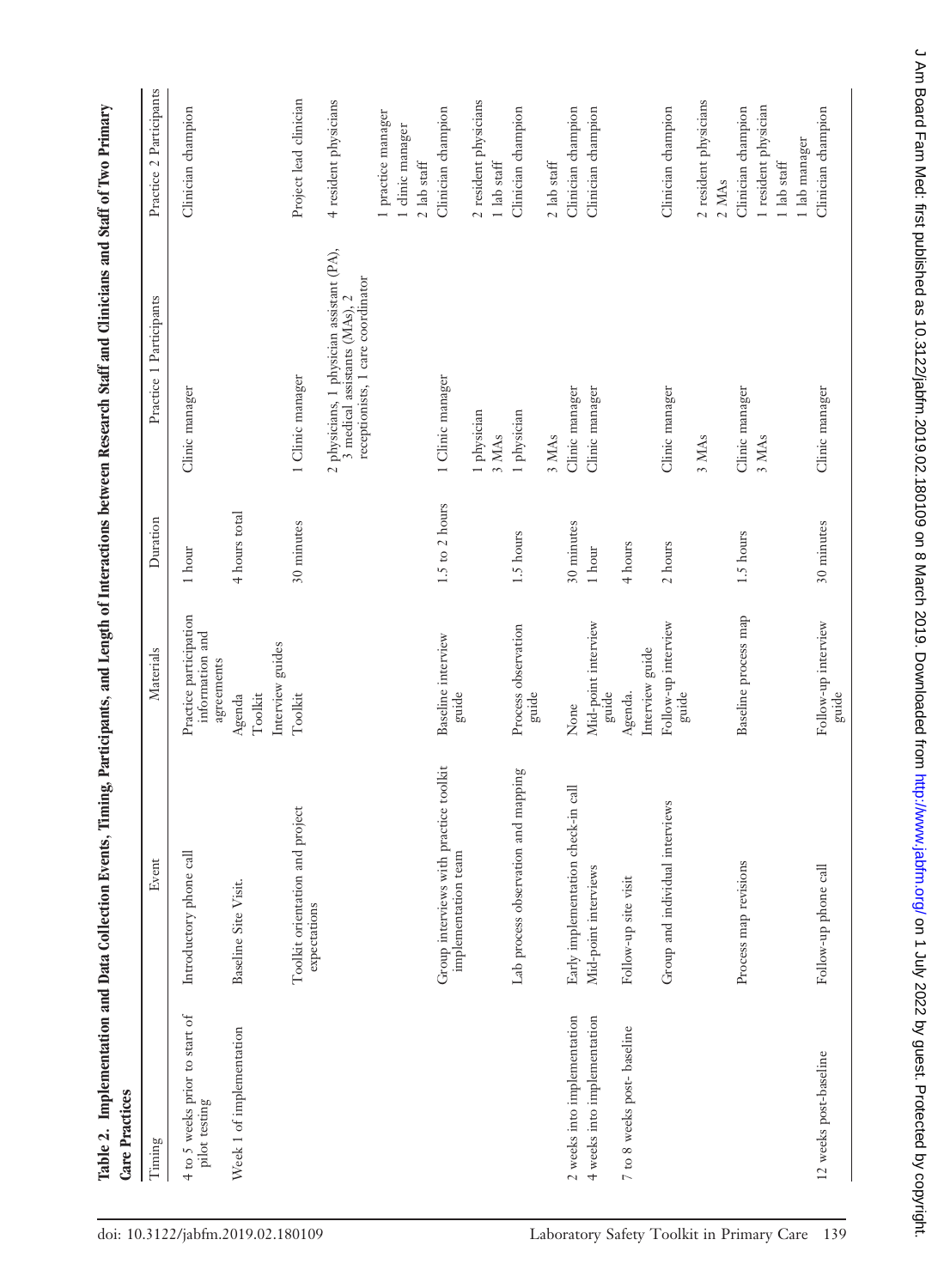| mproving rour moormory resung rrocess roomn                    |                                                            |                                                            |  |
|----------------------------------------------------------------|------------------------------------------------------------|------------------------------------------------------------|--|
| Practice Characteristics                                       | General Internal Medicine Practice                         | <b>Family Medicine Residency</b><br>Practice               |  |
| Number of clinicians                                           | 4 physicians, 1 physician assistant                        | 34 physicians (24 residents, 10<br>faculty)                |  |
| Average number of patients per week                            | $160$ /week                                                | 486/week                                                   |  |
| Setting                                                        | Small metropolitan $(50,000)$ to $250,000$                 | Medium metropolitan (250,001 to<br>1000,000 people)        |  |
| Majority ownership of practice                                 | Integrated delivery system                                 | Medical school                                             |  |
| Quality improvement team                                       | Yes; meets weekly                                          | Yes; meets 1 to 2 times per month                          |  |
| Number of years using electronic health<br>records             | 8 years                                                    | 14 years                                                   |  |
| Communication of lab results (portal,<br>phone, and/or letter) | All three, depending on patient or provider<br>preference; | All three, depending on patient or<br>provider preference; |  |
|                                                                | Phone call used for urgent results                         | Phone call used for urgent results                         |  |
| Lab interface process                                          | Bidirectional                                              | Bidirectional                                              |  |
| Patient population                                             |                                                            |                                                            |  |
| Children (under 18 years of age)                               | $0\%$                                                      | 36%                                                        |  |
| Adult (between 18 and 64 years of age)                         | 79%                                                        | 56%                                                        |  |
| Adult (Age 65 years and older)                                 | 21%                                                        | 8%                                                         |  |

## **Table 3. Characteristics of Two Practices Implementing the Agency for Healthcare Research and Quality's Improving Your Laboratory Testing Process Toolkit**

# **Results**

Results include descriptions of the practice characteristics and context (Table 3) and their toolkit implementation processes and perceived toolkit usability and usefulness.

# *General Toolkit Implementation Process*

The implementation teams in each practice followed similar steps: assessment, planning, implementation, and reassessment. Each practice convened meetings with their implementation team, reviewed the toolkit, and selected assessments to use from the toolkit. After collecting data, the implementation teams interpreted the data and brainstormed possible solutions. The teams met approximately weekly during the implementation period to select relevant portions of the toolkit and brainstorm solutions based on data generated from baseline assessments.

# *Time to Implement the Toolkit*

The toolkit implementation period was expected to last 6 to 8 weeks. At follow-up, the GIM practice reported this timeline was adequate (although had not actually implemented planned changes within the 8-week time frame), whereas the FM residency practice reported they would need an additional 4 weeks to implement planned changes. Practices reported the timeline was affected by implementation

team medical leave, staff and provider turnover, and challenges with scheduling meetings, in addition to time required for gathering data as instructed by the toolkit.

# *Toolkit Usability*

Overall, both practices reported a positive experience with the toolkit, which they viewed as a helpful, easy to use step-by-step guide. Practice members believed that breaking down the lab testing process into multiple steps, as depicted in the Improvement Process section of the toolkit, was key for making the project feel manageable.

"Making improvements in that bubble is sort of an insurmountable task. So breaking it down by the steps and identifying potential gaps in a particular step is great." (Practice manager, GIM practice)

Both practices appreciated that they could select components most relevant to their practice and could adapt existing templates. For instance, both practices skipped the Assessing Office Readiness section. The toolkit provided a starting point for assessment and planning materials, which helped expedite the QI process.

"It is been nice…to just make copies of something and not have to worry about recreating the wheel." (Faculty, FM residency)

Both practices needed to make modifications to at least 1 component of the toolkit to fit their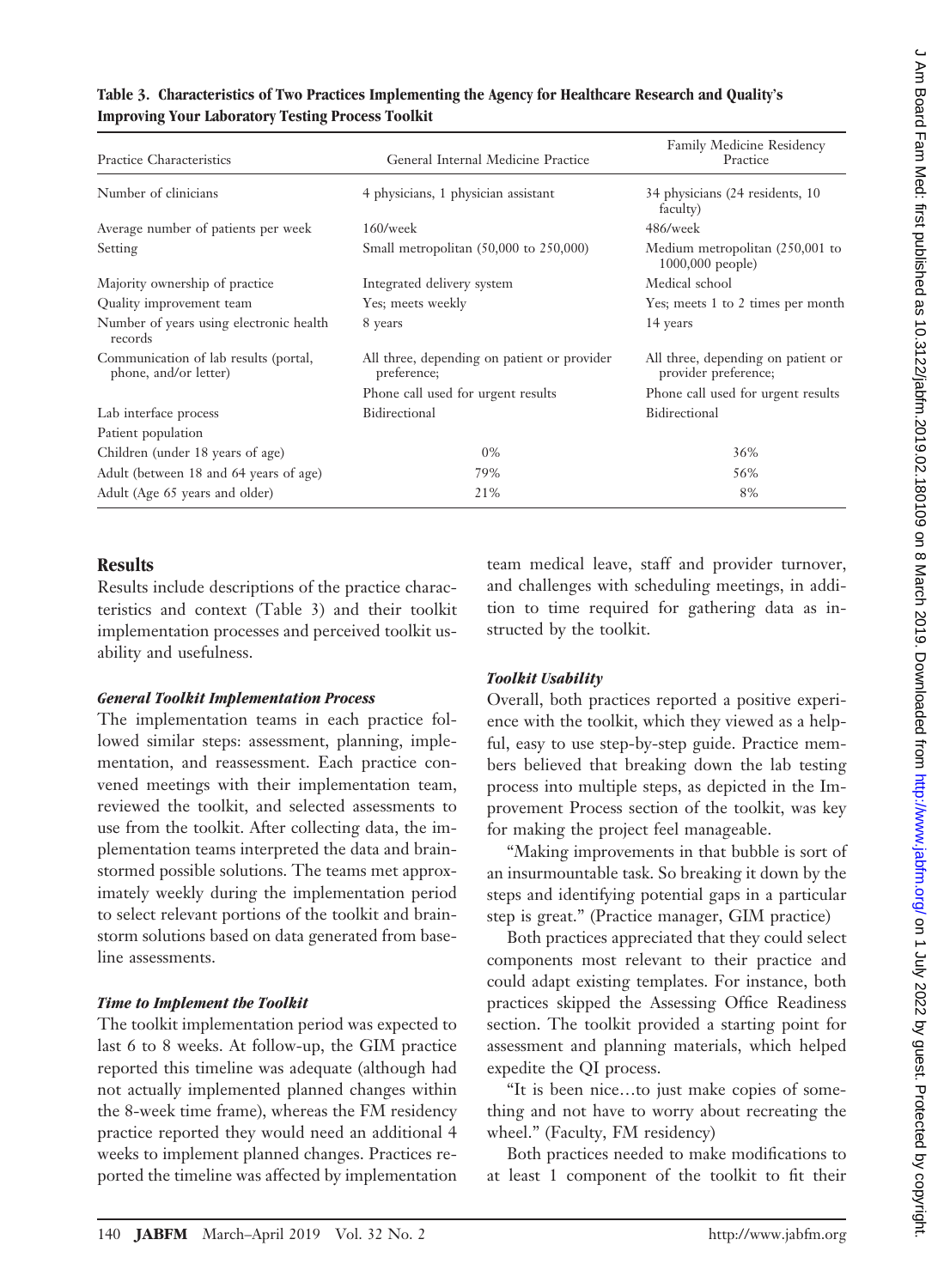practice (eg, changing the font size and changing response options to match practice standards), but this was not perceived as burdensome.

The practices described the toolkit as appropriate for team members both with and without QI experience. Those new to QI tended to follow the guide in order. Those with mature QI skills tended to quickly scan the toolkit and select the pieces perceived as relevant.

"It is been nice because…we've got people at different comfort levels with quality improvement process. This is nice for all-comers. Someone like  $\leq$ the lab manager $>$  who has done a lot of QI stuff here, this is probably nothing that is news to her." (Faculty, FM residency)

## *Facilitators*

Practices reported that there was a supportive practice environment that allowed them to allocate time, leverage existing QI resources and standing meetings, and motivate team members to work on the project. Both practices perceived the project as high priority, partly due to its having common goals with other practice initiatives. Furthermore, both practices experienced regular inefficiencies and frustrations with laboratory testing, from confusing interfaces for ordering tests to trouble communicating effectively with patients. Medical assistants volunteered to work on the project because they faced these frustrations daily, even if they had already met employer expectations for participating in QI projects that year. Leaders and managers were perceived as supportive of the project; they permitted the allocation of administrative time for the implementation team to meet, gather assessment data, and design and implement changes, as well as time for the implementation team to present the project at all-hands practice meetings.

# *Barriers*

Although use of the toolkit itself was perceived as fairly efficient, practices felt it was hard to maintain momentum in the midst of normal busy practice activities. Both practices experienced periodic delays due to unexpected medical leave and team turnover, as well as normal staffing challenges due to limited availability of medical assistants. It was especially challenging to keep a QI project top of mind in the residency practice, given this project spanned the annual resident turnover and cycling through rotations. Finally, the anticipated project

timeline was too short. Although we expected the project to take 6 to 8 weeks, in both practices this was only enough time to conduct baseline assessments, brainstorm improvements, and plan to implement improvements. The time required to implement the toolkit and make process changes was largely attributed to waiting time between meetings, waiting for responses from others in the practice completing assessments, and time out of office, rather than the work itself requiring a significant amount of time or effort.

# *Toolkit Usefulness and Opportunities for Improvement*

Both practices reported the most useful components of the toolkit were the patient assessments and handouts, the "Assessing Your Testing Process Survey" (completed by practice clinicians and staff), and the brainstorming tools to aid in selecting aspects of a laboratory testing process to target for improvement. These tools provided the practices with the data necessary to identify the step in their lab testing process in greatest need of improvement. The practices had specific ideas about the parts of their respective lab testing process they wanted to improve before the project started. Following this assessment, both practices refocused on different aspects of the testing process. Beyond the value of the assessments, both practices felt the toolkit fell short in guiding design and implementation of practice changes; instead, they relied on their own creativity, insights from others in the practice, and past QI experience to design improved processes. They felt case stories from other practices and other evidence-based guidance on planning and implementation would improve toolkit usefulness. Practices reported that the state process map activity led by the evaluation team (intended as data collection rather than intervention) was useful for them and recommended adding process mapping guidance to the toolkit; the final revised version of the toolkit reflects this addition. Table 4 summarizes the 2 practice case stories, highlighting which tools they used, how they adapted tools, and what changes the tools informed.

# **Discussion**

The AHRQ Improving Your Laboratory Testing Processes toolkit was perceived as useful and usable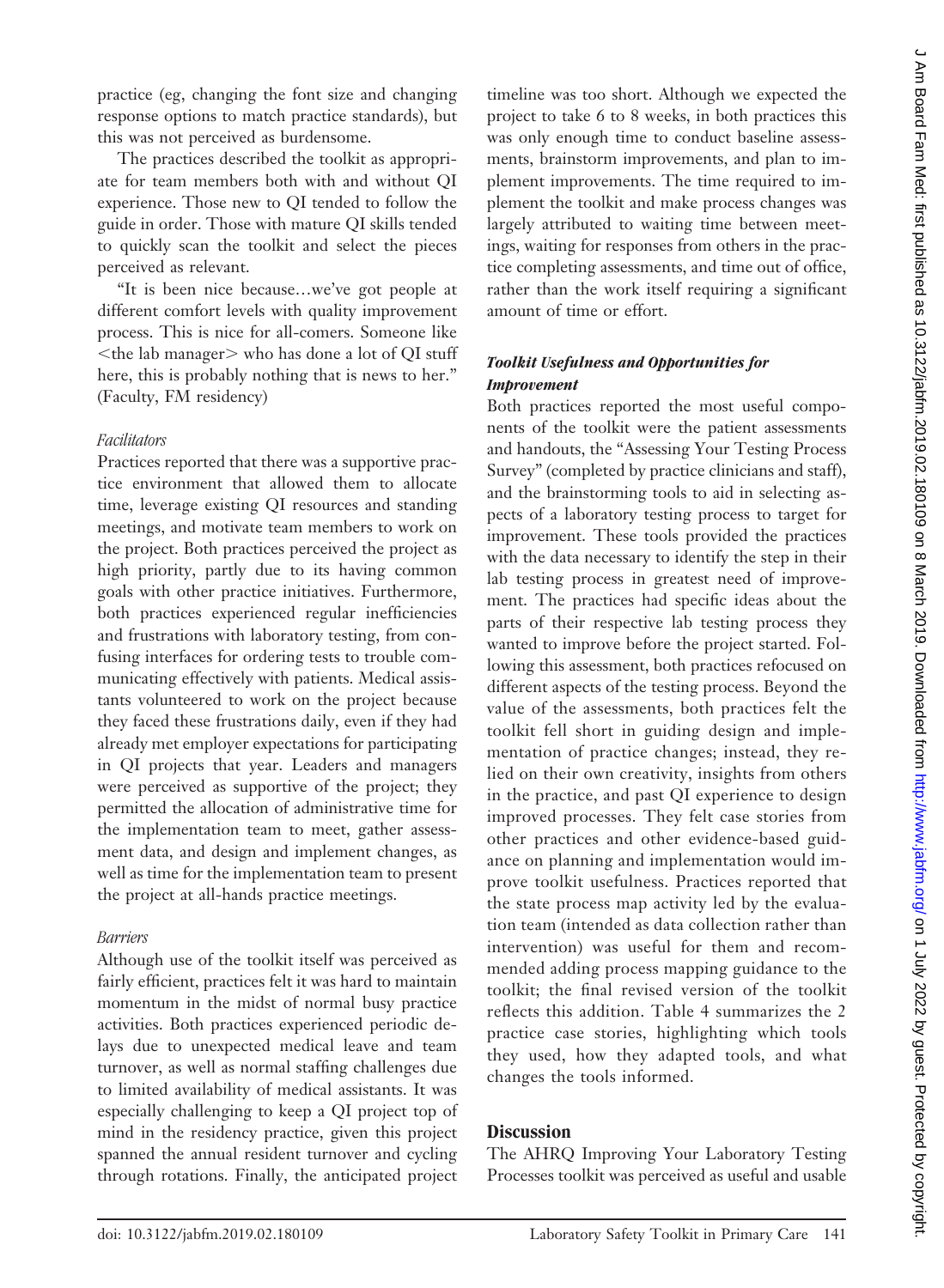|  |  |  |  |  |  |  | Table 4. Summary of Lab Safety Toolkit Use and Outcomes Case Reports |
|--|--|--|--|--|--|--|----------------------------------------------------------------------|
|--|--|--|--|--|--|--|----------------------------------------------------------------------|

| Case Report 1          |                                                                                                                                                                                                                                                                                                                                                                                                                                                                                                                                                                                                                                                                                                                                                                                                                                                                                                                                                                                                                                                                                                                                                                                                                          |
|------------------------|--------------------------------------------------------------------------------------------------------------------------------------------------------------------------------------------------------------------------------------------------------------------------------------------------------------------------------------------------------------------------------------------------------------------------------------------------------------------------------------------------------------------------------------------------------------------------------------------------------------------------------------------------------------------------------------------------------------------------------------------------------------------------------------------------------------------------------------------------------------------------------------------------------------------------------------------------------------------------------------------------------------------------------------------------------------------------------------------------------------------------------------------------------------------------------------------------------------------------|
| Specialty              | Family Medicine (FM)                                                                                                                                                                                                                                                                                                                                                                                                                                                                                                                                                                                                                                                                                                                                                                                                                                                                                                                                                                                                                                                                                                                                                                                                     |
| Practice Type          | Residency                                                                                                                                                                                                                                                                                                                                                                                                                                                                                                                                                                                                                                                                                                                                                                                                                                                                                                                                                                                                                                                                                                                                                                                                                |
| Location               | This practice provides a full range of services and serves a mostly urban core population in a<br>medium sized city (population 250,001 to 1,000,000) and includes a large refugee<br>community.                                                                                                                                                                                                                                                                                                                                                                                                                                                                                                                                                                                                                                                                                                                                                                                                                                                                                                                                                                                                                         |
| Context                | The practice uses one of the most widely used electronic health records (EHR) systems.<br>This practice has experience with and established processes for doing quality improvement<br>(QI,) including monthly QI meetings. The medical director runs or oversees all of the QI<br>projects. The clinic manager is well trained and experienced in QI. The QI team displays<br>all ongoing QI projects on a whiteboard in a central practice location to keep others in<br>the practice apprised of ongoing QI efforts. They periodically undertake the QI process<br>called Plan Do Study Act (PDSAs) and Kaizen events (rapid improvement events).<br>Residents go through a practice management rotation where they gain exposure to QI.<br>The clinic has good teamwork and communication between the physicians, residents, and<br>the staff. Stable Medical Assistant (MA) staffing is a recent development and it has helped<br>the clinic.                                                                                                                                                                                                                                                                       |
| Summary of Toolkit Use | When the FM residency practice implementation team was first introduced to the toolkit,<br>they had ideas about what they wanted to improve in their laboratory testing process. The<br>implementation team initially thought they would work on test ordering, previously<br>identified as a problem for their clinic through team discussions. However, when they met<br>with the full practice and administered the "Assessing your Testing Process" tool to 15 to<br>20 clinicians, the results showed that inconsistent communication of results to patients was<br>rated as more harmful to patients than were problems with the test ordering process. This<br>was contrary to their initial opinions about which part of the testing process they<br>anticipated working on at the outset of the project.                                                                                                                                                                                                                                                                                                                                                                                                        |
| Outcomes               | Using the assessment data, the implementation team shifted the focus of their lab process<br>improvement activities to focus on patient communication, specifically the process of<br>ensuring all patients have received their results. The developed a "dot phrase" for the<br>EHR to document patient preferences for receiving normal results by letter or another<br>method. Dot phrases are shorthand codes that prepopulate common phrases into<br>documentation for an encounter. For example typing "results" automatically adds the<br>phrase "Patient would like normal results returned via mail." Some MAs started using the<br>dot phrases. They also developed a dot phrase for clinicians regarding their orders for<br>communicating next steps to the patient pending lab results, so that the patient care staff<br>know what action needs to be taken. The practice is piloting this in the clinic group and<br>will then disseminate more broadly in the clinic. The practice also plans to make results<br>letters in different languages, especially for the Somali refugee patients, but that plan has<br>been harder to implement given the many dialects and the cost of translation services. |
| Case Report 2          |                                                                                                                                                                                                                                                                                                                                                                                                                                                                                                                                                                                                                                                                                                                                                                                                                                                                                                                                                                                                                                                                                                                                                                                                                          |
| Specialty              | General Internal Medicine (GIM)                                                                                                                                                                                                                                                                                                                                                                                                                                                                                                                                                                                                                                                                                                                                                                                                                                                                                                                                                                                                                                                                                                                                                                                          |
| Practice Type          | Part of an integrated health system                                                                                                                                                                                                                                                                                                                                                                                                                                                                                                                                                                                                                                                                                                                                                                                                                                                                                                                                                                                                                                                                                                                                                                                      |
| Location               | The practice serves a mixed urban and suburban population in small sized city (population<br>50,000 to 250,000).                                                                                                                                                                                                                                                                                                                                                                                                                                                                                                                                                                                                                                                                                                                                                                                                                                                                                                                                                                                                                                                                                                         |
| Context                | This former private practice joined a local integrated health system about two years prior to<br>this project. It used a widely used EHR system and maintains registries for patients with<br>diabetes and hypertension. The practice is recognized as a Level III patient-centered<br>medical home (PCMH), and is actively involved in multiple advanced primary care<br>practice initiatives. It had a highly engaged practice manager, extensive QI experience, and<br>a history of success with laboratory process improvement projects. The practice holds<br>regular monthly QI team meetings, with representation from all applicable roles in the<br>practice, two patients, plus the head of population health/ambulatory care for the affiliated<br>hospital. There is good teamwork between the MAs and appropriate prompting and<br>insistence on QI from the physicians. Staff engagement indicated a supportive climate and<br>culture for QI. Data systems for monitoring patient experience were in place. The<br>practice reviewed patient feedback quarterly and more frequently when feedback was less<br>positive.                                                                                   |
| Summary of Toolkit Use | The GIM practice used the Patient Experience Survey in the toolkit to assess their patients'<br>level of understanding and knowledge about the lab tests that were ordered. Although<br>most patients indicated on the survey that they did know why a test was ordered, the care<br>teams observed that, due to the project, more patients were asking questions about what<br>their lab test is or what the results mean.                                                                                                                                                                                                                                                                                                                                                                                                                                                                                                                                                                                                                                                                                                                                                                                              |

*Continued*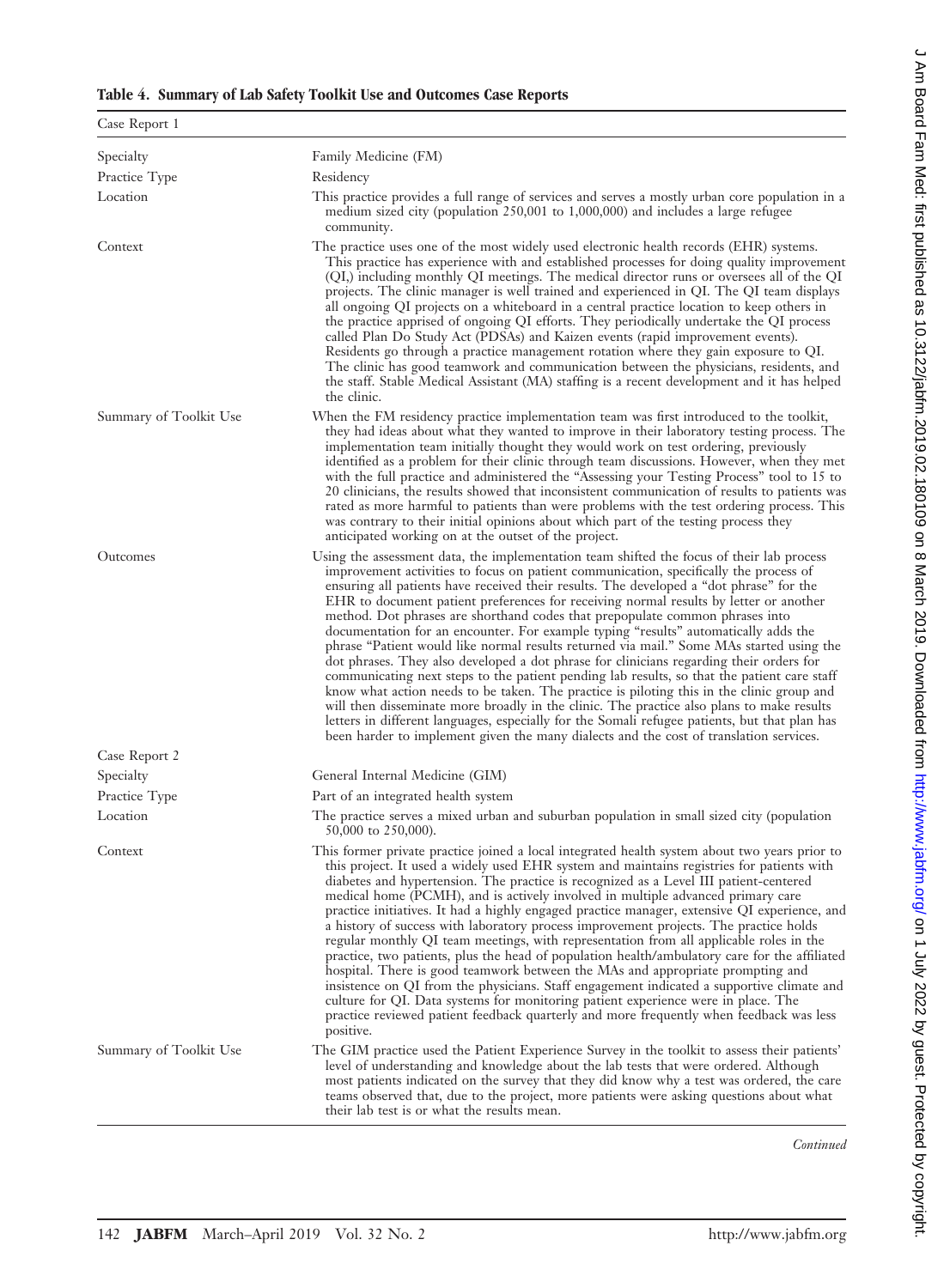#### **Table 4. Continued**

| Case Report 1   |                                                                                                                                                                                                                                                                                                                                                                                                                                                                                                                                                                                                                                                                                                                                                                                                                                                                                                                  |
|-----------------|------------------------------------------------------------------------------------------------------------------------------------------------------------------------------------------------------------------------------------------------------------------------------------------------------------------------------------------------------------------------------------------------------------------------------------------------------------------------------------------------------------------------------------------------------------------------------------------------------------------------------------------------------------------------------------------------------------------------------------------------------------------------------------------------------------------------------------------------------------------------------------------------------------------|
| <b>Outcomes</b> | One MA said about this change from before the project to after the project finished: "It's<br>maybe the realization that we are trying to make sure that they understand what's going<br>on. Now that they know that, it's like, &lquote Okay, well I can ask them questions. They<br>don't mind if I ask questions." This led the QI team to reinstitute systematic use of<br>patient education handouts for commonly ordered lab tests and encourage care team<br>members to engage patients in conversations about the reason for their tests and what<br>results they should expect to receive and when. In consultation with the affiliated hospital,<br>the practice created a handout on common blood tests to educate their patients about the<br>test that was ordered and the reason why it was ordered. Thus, use of the revised toolkit<br>helped the practice better engage patients in their care. |

by the 2 practices that tested it. The step-by-step nature of the toolkit led to the perception that laboratory testing process improvement is manageable. The pilot practices demonstrated that not all components of the toolkit need to be used to make meaningful changes; rather, practices were able to select tools most relevant to their purposes and adapt them as needed. Notably, the toolkit is not prescriptive in terms of describing an ideal laboratory testing process; primary care practices may have many variations of the process. Instead, the toolkit helps practices to objectively and systematically assess their existing process and address potential pitfalls in patient safety and clinic efficiency.

Both practices used the toolkit with little assistance from the evaluation team, aside from the process mapping activity (since added to the toolkit), indicating that external technical assistance is not needed. The overall conclusion of the need for little technical assistance is a promising result, given that a previous study found that practices were generally unable to implement a laboratory testing toolkit without external assistance.<sup>5</sup> The participating practices may have found the toolkit was easy to use because of the supportive practice environment for QI and priorities around laboratory testing process improvement. Practices that require foundational work on QI may need assistance and training in essential competencies for effective teamwork to deliver safer, patient-centered care.<sup>14-17</sup>

Although the active time and effort spent using the toolkit was not perceived as a burden, the expected 6- to 8-week implementation period was too short to both plan and implement changes in the laboratory testing process. This is consistent with another toolkit implementation study that found that a 6-week implementation period may have been insufficient.<sup>5</sup> Thus, about 8 to 12 weeks of active effort may be reasonable, depending on the scope of changes to be made and the practice's readiness to make these changes.

A there may be other guides for improving office safety, they do not typically cover the entire process from clinical decision to return of results. For example, the Safety Assurance Factors for Electronic Health Record Resilience Guide on lab safety focuses on the electronic health record components of the process.18 We have not found another primary care lab safety guide produced with a practice- and patient-engaged approach. Patient and practice stakeholder input may have helped create a more useful and usable toolkit.

The results of this study reflect known factors associated with implementation of practice change, such as those described by the Consolidated Framework for Implementation Research (CFIR).<sup>19</sup> In particular, the toolkit was implemented in 2 practices with a supportive "implementation climate," defined in CFIR as "The absorptive capacity for change, shared receptivity of involved individuals to an intervention and the extent to which use of that intervention will be rewarded, supported, and expected within their organization." Specifically, the frustrations with existing laboratory testing processes that drove clinicians and staff to volunteer for the implementation teams reflect 2 key elements of implementation climate: tension for change, "The degree to which stakeholders perceive the current situation as intolerable or needing change," as well as relative priority, "Individuals' shared perception of the importance of the implementation within the organization." Furthermore, both practices exhibited alignment with the CFIR construct of readiness for implementation, "Tangible and immediate indicators of organizational commitment to its decision to implement an inter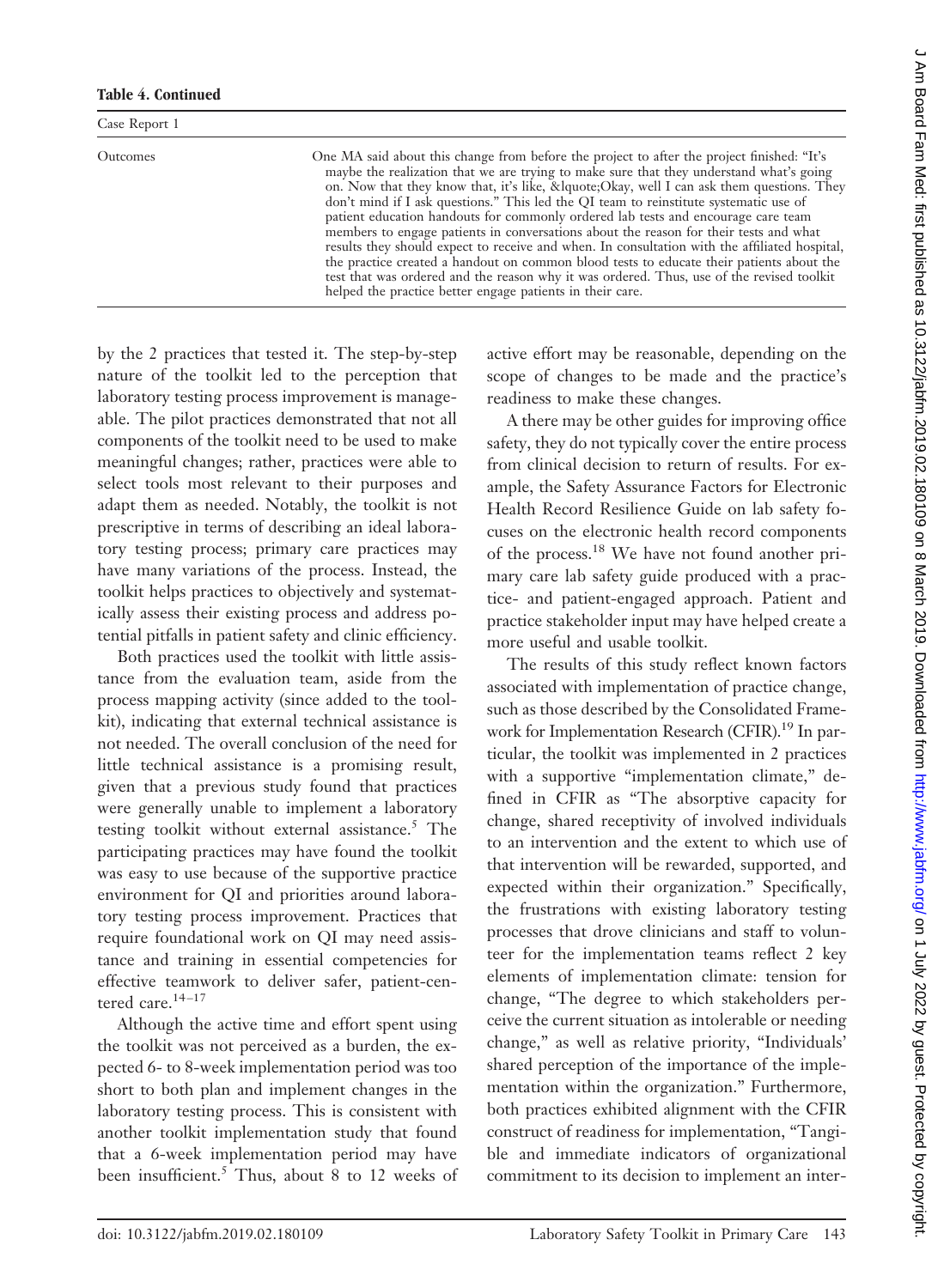vention," in terms of leadership engagement and available resources.

A number of other CFIR factors are evident as having supported the toolkit implementation some related to the practice processes (presence of practice champions and formally appointed implementation leaders) and some related to characteristics of the toolkit itself (adaptability of the toolkit, toolkit simplicity and ease of use, design quality and packaging, and guidance in planning). Finally, although the evaluation team attempted to limit their influence or facilitation of the toolkit implementation, there was likely some effect of the evaluation on the practice's attention to and thoughtfulness toward the project (reflecting both the external change agents and the reflecting and evaluating CFIR constructs).

## *Limitations*

Results may not be generalizable to all practice types and contexts, given this study was conducted in only 2 practices, both of which had existing QI knowledge and capability. This evaluation did not assess effectiveness for improving patient safety outcomes or quantify cost and resources for implementation. Due to the short implementation period, it was not feasible to assess the long-term effects or sustainability of the toolkit use or the QI initiatives it triggered. We did not compare the toolkit to other QI methods.

# **Conclusions**

Primary care practices often lack the means to assess and implement process improvement; toolkits are 1 possible way of supporting practice-improvement efforts. Despite some beliefs that toolkits are not used and not useful, our study demonstrated that in practices with established QI infrastructure, a toolkit that is informed by stakeholders, well-designed, and relevant to practice priorities is a welcome resource. The implementation of QI processes using this lab safety toolkit required little technical assistance and was perceived as useable and useful for informing laboratory process improvement. Future research warrants study of the toolkit in a larger set of more diverse practices, study of impact of the toolkit on patient safety outcomes, and study of the interrelationship between use of the toolkit and other QI efforts, such as the patientcentered medical home. The final revised toolkit can

be found at [https://www.ahrq.gov/professionals/](https://www.ahrq.gov/professionals/quality-patient-safety/hais/tools/ambulatory-care/labtesting-toolkit.html) [quality-patient-safety/hais/tools/ambulatory-care/](https://www.ahrq.gov/professionals/quality-patient-safety/hais/tools/ambulatory-care/labtesting-toolkit.html) [labtesting-toolkit.html.](https://www.ahrq.gov/professionals/quality-patient-safety/hais/tools/ambulatory-care/labtesting-toolkit.html)

The authors thank all participants of this project. We would like to acknowledge the AAFP National Research Network Members and staff for providing essential support for this project.

*To see this article online, please go to: [http://jabfm.org/content/](http://jabfm.org/content/32/2/136.full) [32/2/136.full.](http://jabfm.org/content/32/2/136.full)*

# **References**

- 1. Hickner JM, Fernald DH, Harris DM, Poon EG, Elder NC, Mold JW. Issues and initiatives in the testing process in primary care physician offices. Jt Comm J Qual Patient Saf 2005;31:81–9.
- 2. Fernald DH, Pace WD, Harris DM, West DR, Main DS, Westfall JM. Event reporting to a primary care patient safety reporting system: a report from the ASIPS collaborative. Ann Fam Med 2004;2:327–32.
- 3. West DR, Pace WD, Dickinson LM, et al. Relationship between patient harm and reported medical errors in primary care: a report from the ASIPS Collaborative. In: Henriksen K, Battles JB, Keyes MA, Grady ML, editors. SourceAdvances in patient safety: new directions and alternative approaches (Vol. 1: Assessment). Rockville, MD: Agency for Healthcare Research and Quality; 2008.
- 4. Shekelle PG, Sarkar U, Shojania K, et al. Patient safety in ambulatory settings (technical briefs, No. 27.) Rockville, MD: Agency for Healthcare Research and Quality; 2016.
- 5. Fernald D, Hamer M, James K, Tutt B, West D. Launching a laboratory testing process quality improvement toolkit: from the Shared Networks of Colorado Ambulatory Practices and Partners (SNOCAP). The J Am Board Fam Med 2015;28:576 –83.
- 6. West DR, James KA, Fernald DH, Zelie C, Smith ML, Raab SS. Laboratory medicine handoff gaps experienced by primary care practices: A report from the shared networks of collaborative ambulatory practices and partners (SNOCAP). J Am Board Fam Med 2014;27:796-803.
- 7. Eder M, Smith SG, Cappelman J, Hickner J, Elder N, Singh G. Improving your office testing process. A toolkit for rapid-cycle patient safety and quality improvement. AHRQ Publication No. 13– 0035. Available from: [http://www.ahrq.gov/professionals/quality](http://www.ahrq.gov/professionals/quality-patient-safety/quality-resources/tools/office-testing-toolkit/index.html)[patient-safety/quality-resources/tools/office-testing](http://www.ahrq.gov/professionals/quality-patient-safety/quality-resources/tools/office-testing-toolkit/index.html)[toolkit/index.html.](http://www.ahrq.gov/professionals/quality-patient-safety/quality-resources/tools/office-testing-toolkit/index.html) Published 2013. Accessed September 5, 2017.
- 8. Kwan BM, Fernald D, Ferrarone P, et al. Don't call it a toolkit: implementation and refinement of the AHRQ improving office testing processes toolkit. The 10th Annual Conference on the Science of Dissemination and Implementation in Health; December 5, 2017, 2017; Alexandria, VA.